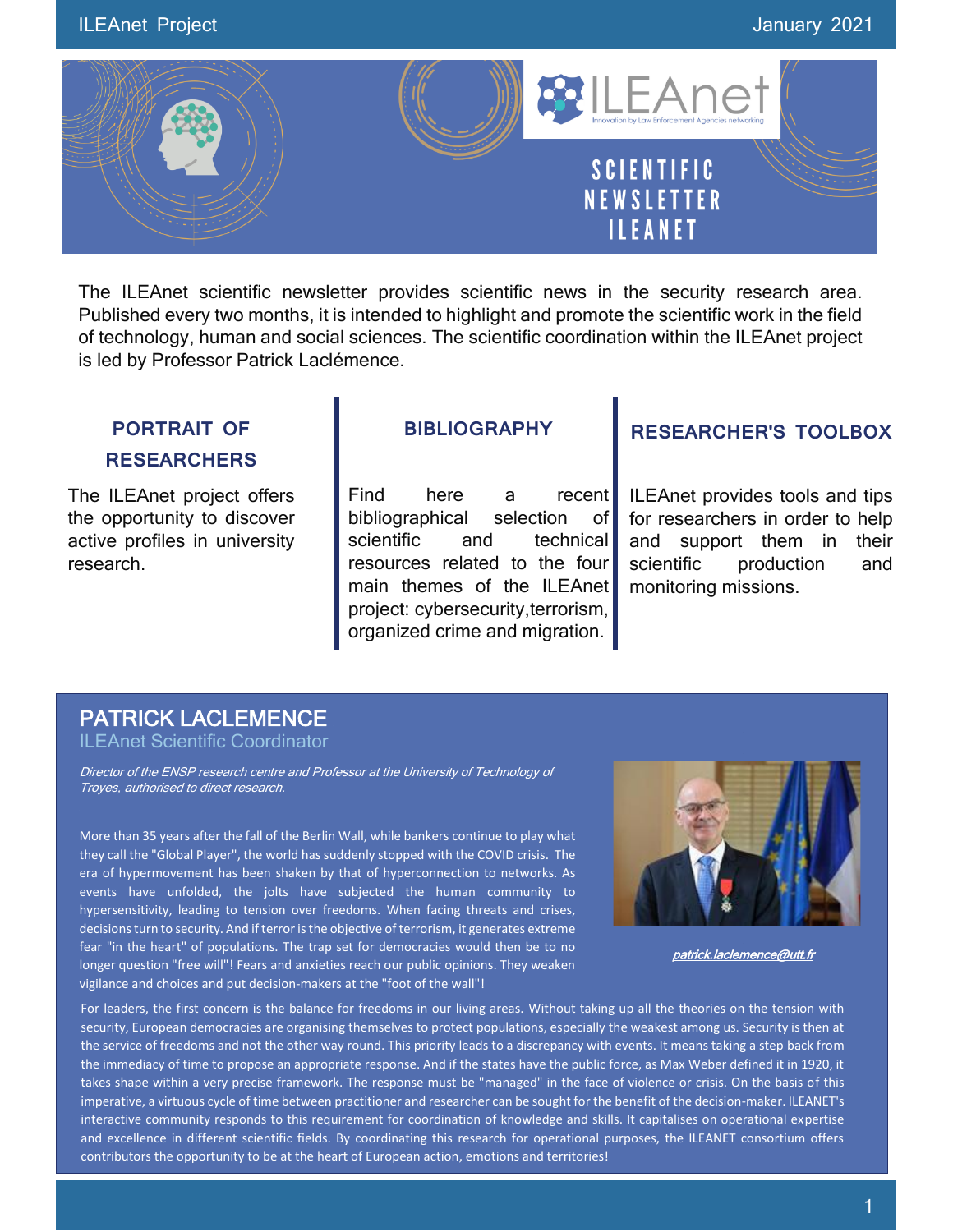#### PORTRAIT OF RESEARCHERS

# Sandra Cerrato Moreno

Inspector of the Spanish National Police Researcher at the Burgos University [scm0031@alu.ubu.es](mailto:scm0031@alu.ubu.es)

Burgos University



#### Dear Sandra, could you describe yourself in a few words?

I am an inspector of the Spanish National Police. I applied for the Spanish National Police after a license in chemistry.

During my studies at the National Police Academy, I decided to continue working in the chemistry research thanks to a master degree program in Polymer Fibers and a PhD program at the University of Burgos.

During my master, I developed chromogenic and fluorogenic polymer-based chemical sensors able to detect explosives. Embedded in textile, these sensors changed color when detecting explosives. The follow-up of this work is the PhD that I am currently preparing. I am characterizing several polymers for personal and building protection. The aim is to improve the antiblast and ballistic behavior of surfaces, by reducing the weight of the material. To this end, I'm carrying out tests on polymerreinforced concrete structures, polymer-reinforced ballistic steels and polyurea-reinforced shields and personal protective helmets. My thesis supervisor is Professor José Miguel García Pérez, manager of the Polymer research group at the University of Burgos.

The University of Burgos is not specifically linked to the police or Law Enforcement Agencies (LEAs). But now that I work in both the Spanish National Police force and the University of Burgos, I am a link between these two worlds and I am trying to do different projects with the university. In 2019, I was assigned to the Innovation and Development Department at the National Police so today I am in charge of coordinating European projects, but my free time is dedicated to research.

"The future of **European security** research will be more closely linked to research centres and there will be a more direct relationship."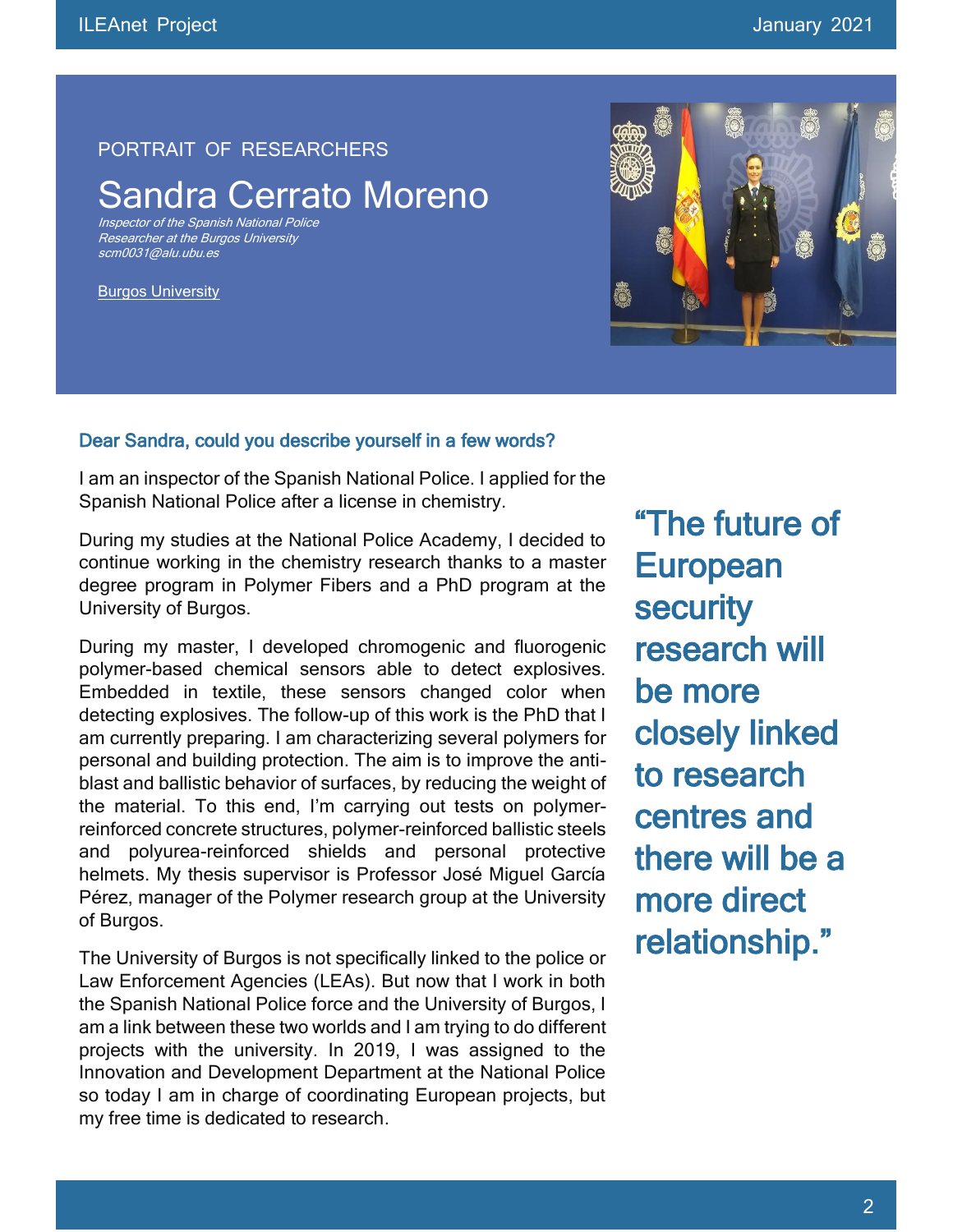#### What are your plans for your research activity?

The field of polymer research is developing more and more because the vast majority of products used today are polymer-based. I already have in mind a new project which is to equip drones with sensors detecting explosives and alerting headquarters. I will also try to attend congresses whenever I can, in my spare time. I like to keep in touch with other researchers. My research team is currently preparing a proposal for a European project based on polyureas, for the protection of buildings, in line with my PhD work. Polymers are an interesting topic of research and I believe they are probably the most growing field in chemistry, as many everyday objects such as clothes, devices etc. are made of polymers.

#### How do you perceive your role as a researcher and inspector?

Research is an important basis for society. Developments come from research centres. I like to create new useful things which improve the daily life. My role as Inspector for the Spanish National Police is like an intermediate level between the knowledge of the existing needs in the police and what I can help to achieve in my research work.

#### How do you perceive European security research?

A lot of work is currently being done on research to improve security. But a more direct contact with universities would be necessary, so that researchers take into account the real problems that need to be covered. The future of European security research will be more closely linked to research centres and there will be a more direct relationship. I hope research centres will be set up directly within Law Enforcement Agencies to succeed in getting concrete results.

#### According to you, what are the main differences between researchers and LEAs? How could we better make LEAs and the research world work together?

I have the impression that universities and research centres are sometimes disconnected with reality and with the needs of society. This disconnection between the urgent needs of LEAs and research is due to the fact that researchers are not aware of the needs of LEAs. We therefore need to have joint meetings between researchers and LEAs so that practitioners can explain their needs, highlighting operational constraints. Researchers would then be able to orient their research accordingly.

In the Spanish National Police, we have laboratories and the latest technologies to investigate crimes, but we do not have research centres that investigate other needs of the police. We have a limited innovation and development department. So, we need to work with academia, universities and research centres to meet police's needs. Hence, it is crucial to keep in touch with universities and companies, especially small companies, because they are working on things that can be useful for the police. Making the connection at the very beginning of the development is important to build an adapted product.

Even when researchers and agencies work well together, a major difficulty is turning a laboratory prototype into a real-life product: scaling up can be difficult to achieve. This is a challenge for national projects but also for European projects!

### Thank you, Sandra, for your exchange!

Sandra is not only a committed researcher, a great law enforcement practitioner but she is also an active ILEAnet National Contact and a great example of what ILEAnet tends to achieve: a bridge to make the scientific and law enforcement communities work together on LEAs' needs.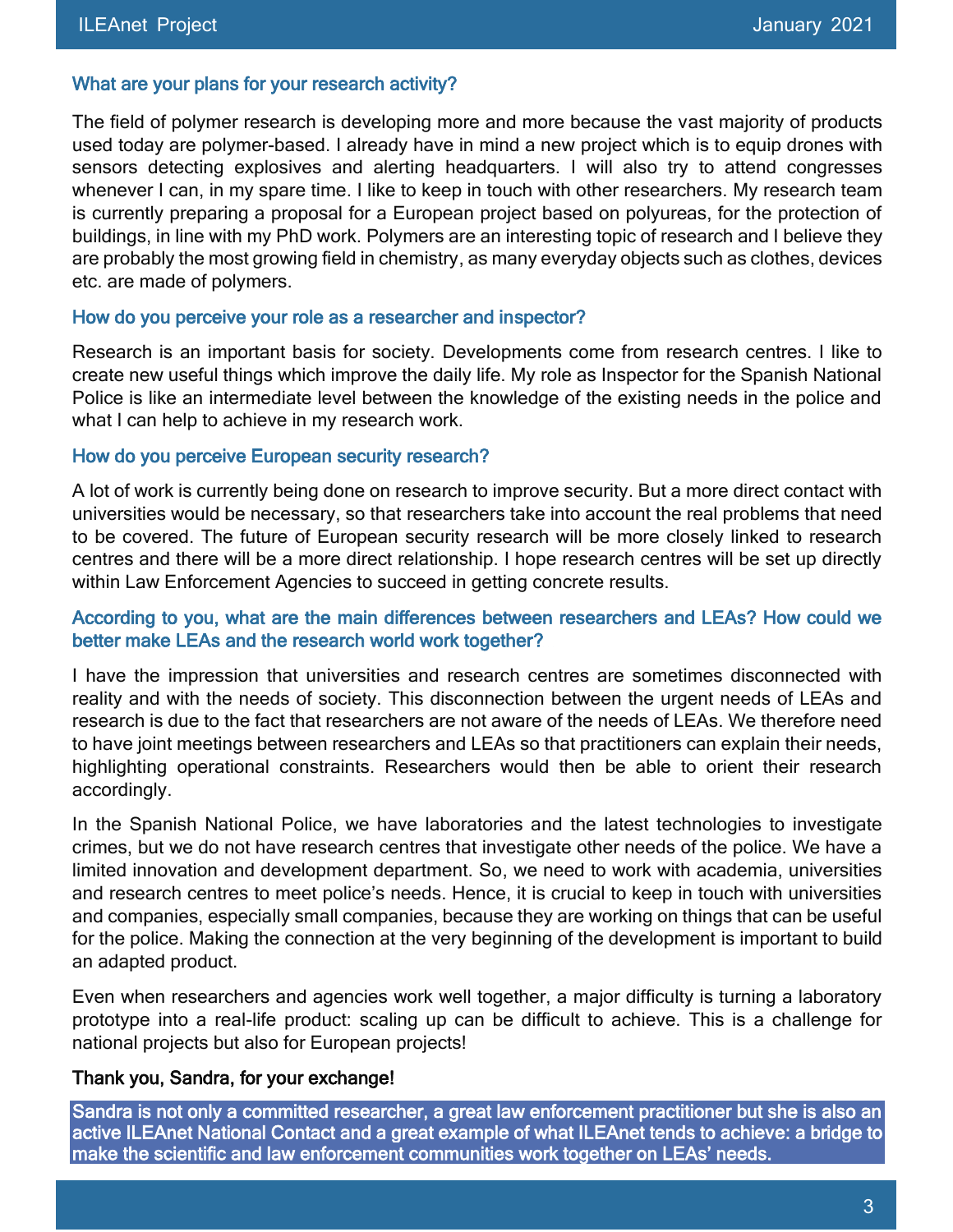# **BIBLIOGRAPHY**

The ILEAnet scientific coordination team suggests a recent bibliographical selection of scientific and technical resources related to the four main themes of the ILEAnet project: cybersecurity, terrorism, organized crime and migration. Resources can be found in the [ILEAnet Knowledge Library.](https://ileanet.sym.place/groups/profile/109443/ileanet-knowledge-factory) If you want to share a publication, please contact us at [ensp-ileanet@interieur.gouv.fr](mailto:ensp-ileanet@interieur.gouv.fr)

ILEAnet is collecting the most recent or relevant publications in the following areas, but does not necessarily endorse their contents.

### **Cybersecurity**

Felkner, A., Kadobayashi, Y., Janiszewski, M., Fantin, S., Ruiz, J.F., Kozakiewicz, A., Blanc, G., 2021. Research and Innovation Aspects, in: Felkner, A., Kadobayashi, Y., Janiszewski, M., Fantin, S., Ruiz, J.F., Kozakiewicz, A., Blanc, G. (Eds.), Cybersecurity Research Analysis Report for Europe and Japan: Cybersecurity and Privacy Dialogue Between Europe and Japan, Studies in Big Data. Springer International Publishing, Cham, pp. 37–97. [https://doi.org/10.1007/978-3-030-62312-8\\_3](https://doi.org/10.1007/978-3-030-62312-8_3)

Franjić, S., 2020. Cybercrime is Very Dangerous Form of Criminal Behavior and Cybersecurity. Emerging Science Journal 4, 18-26–26.<https://doi.org/10.28991/esj-2020-SP1-02>

Sebyan Black, I., Fennelly, L.J., 2021. Chapter 19 - Cybercrimes and investigations, in: Sebyan Black, I., Fennelly, L.J. (Eds.), Investigations and the Art of the Interview (Fourth Edition). Butterworth-Heinemann, Boston, pp. 173–177.<https://doi.org/10.1016/B978-0-12-822192-1.00020-9>

Tsuchiya, Y., Hiramoto, N., 2021. Dark web in the dark: Investigating when transactions take place on cryptomarkets. Forensic Science International: Digital Investigation 36, 301093. <https://doi.org/10.1016/j.fsidi.2020.301093>

Why We Must Prepare for AI Attacks. Infosecurity Magazine. URL [https://www.infosecurity](https://www.infosecurity-magazine.com/infosec/why-we-must-prepare-for-ai-attacks/)[magazine.com:443/infosec/why-we-must-prepare-for-ai-attacks/](https://www.infosecurity-magazine.com/infosec/why-we-must-prepare-for-ai-attacks/)

#### Terrorism

Brandsch, J., Python, A., 2021. Provoking Ordinary People: The Effects of Terrorism on Civilian Violence. Journal of Conflict Resolution 65, 135–165.<https://doi.org/10.1177/0022002720937748>

Bures, O., 2020. The Counterterrorism Coordinator and the Commissioner for the Security Union: Does the European Union Need Two Top-level Counterterrorism Officials? Terrorism and Political Violence 0, 1–21.<https://doi.org/10.1080/09546553.2020.1730329>

Canhoto, A.I., 2020. Leveraging machine learning in the global fight against money laundering and terrorism financing: An affordances perspective. Journal of Business Research. <https://doi.org/10.1016/j.jbusres.2020.10.012>

Cross, M.K.D., 2019. Counter-terrorism & the intelligence network in Europe. International Journal of Law, Crime and Justice 100368.<https://doi.org/10.1016/j.ijlcj.2019.100368>

Dumitrescu, M.-S., Paraschiv, D., Nitu, M., 2020. The Fight against Terrorism in the European Union 13.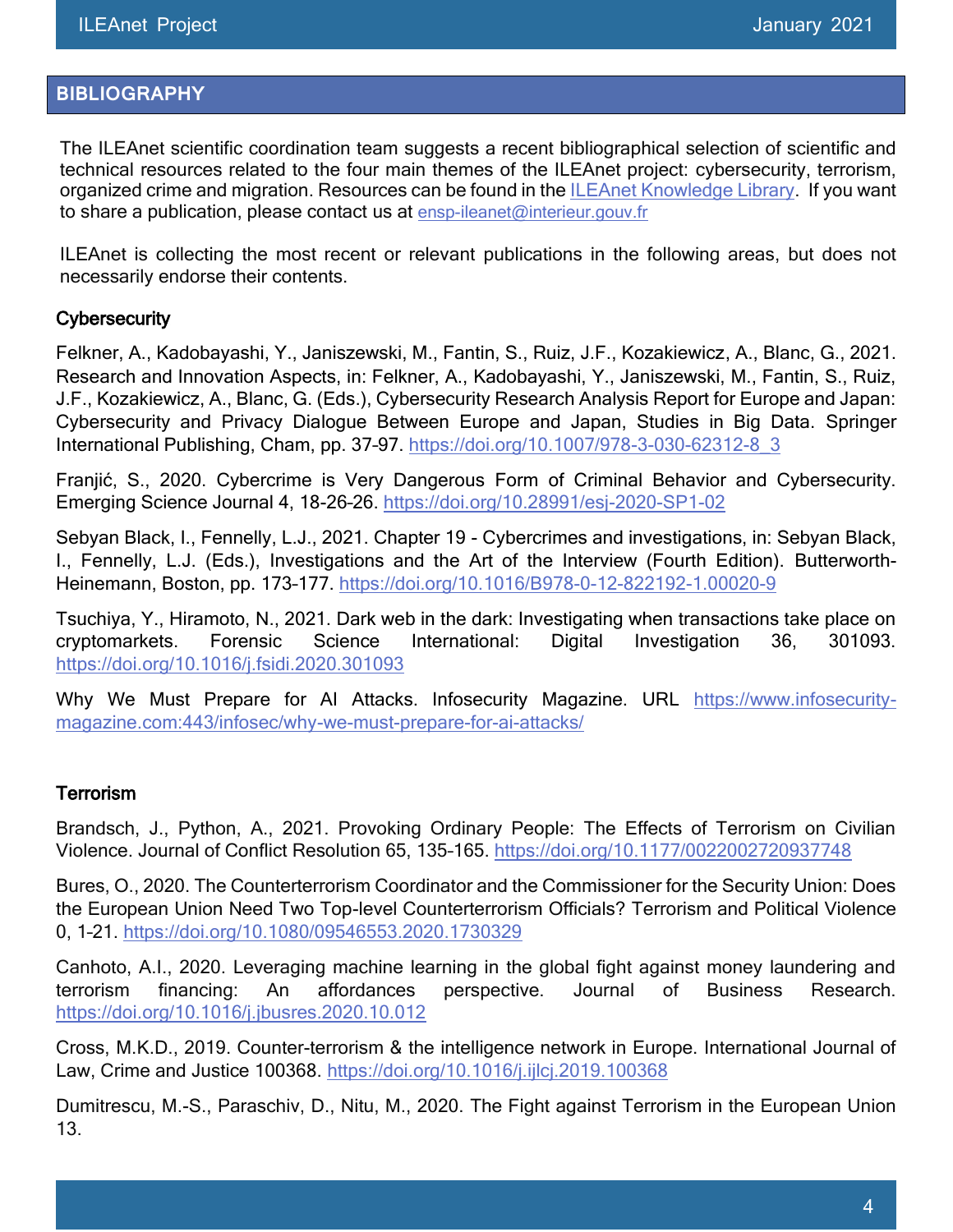Fernández Castejón, Miró-Llinares, F., Toledo, F.J.C., Gómez-Bellvís, A.B., 2020. D.6.7. European Union Legal Harmonisation of Counter- Radicalization Report. <https://doi.org/10.13140/RG.2.2.29582.10568>

Forrester, A.C., Powell, B., Nowrasteh, A., Landgrave, M., 2019. Do immigrants import terrorism? Journal of Economic Behavior & Organization 166, 529–543.<https://doi.org/10.1016/j.jebo.2019.07.019>

Oliievska, N., Troitiño, D.R., Kerikmäe, T., 2020. Internal Security: Terrorism and Criminality Fostering Integration in the EU, in: Ramiro Troitiño, D., Kerikmäe, T., de la Guardia, R.M., Pérez Sánchez, G.Á. (Eds.), The EU in the 21st Century: Challenges and Opportunities for the European Integration Process. Springer International Publishing, Cham, pp. 85–100. [https://doi.org/10.1007/978-3-030-38399-2\\_6](https://doi.org/10.1007/978-3-030-38399-2_6)

Taneski, N., Petrovski, A., 2020. The role of intelligence from human sources in the fight against terrorism. Knowledge - International Journal, Scientific Papers 41.5, 923–929

# Organised Crime

Boduszek, D., Debowska, A., Sharratt, K., McDermott, D., Sherretts, N., Willmott, D., Popiolek, K., Hyland, P., 2020. Pathways between types of crime and criminal social identity: A network approach. Journal of Criminal Justice 101750.<https://doi.org/10.1016/j.jcrimjus.2020.101750>

Campana, P., Varese, F., 2020. Studying organized crime networks: Data sources, boundaries and the limits of structural measures. Social Networks.<https://doi.org/10.1016/j.socnet.2020.03.002>

Coutinho, J.A., Diviák, T., Bright, D., Koskinen, J., 2020. Multilevel determinants of collaboration between organised criminal groups. Social Networks 63, 56–69. <https://doi.org/10.1016/j.socnet.2020.04.002>

Europol: Internet Organised Crime Threat Assessment (IOCTA) 2019, 2019. . Computer Fraud & Security 2019, 4. [https://doi.org/10.1016/S1361-3723\(19\)30114-9](https://doi.org/10.1016/S1361-3723(19)30114-9)

Greco, F., Greco, G., 2020. Organised crime: undergound Economy and regulation to combat cybercrime. European Journal of Political Science Studies 4.<https://doi.org/10.46827/ejpss.v4i1.935>

Kuchalskis, K., 2020. Organised Crime: New Challenges and Response. European Law Enforcement Research Bulletin 95–119.

Nizamedinkhodjaev Ulugbek, 2020. The Role of International Cooperation in the Fight Against Crime. European Journal of Humanities and Social Sciences.<https://doi.org/10.29013/EJHSS-20-1-173-179>

#### **Migration**

Bither, J., Ziebarth, A., 2020. AI, digital identities, biometrics, blockchain: A primer on the use of technology in migration management. Bertelsmann Stiftung Migration Strategy Group on International Cooperation and Development June 2020.

Christodoulou, A., Christidis, P., 2020. Bridges across borders: A clustering approach to support EU regional policy. Journal of Transport Geography 83, 102666. <https://doi.org/10.1016/j.jtrangeo.2020.102666>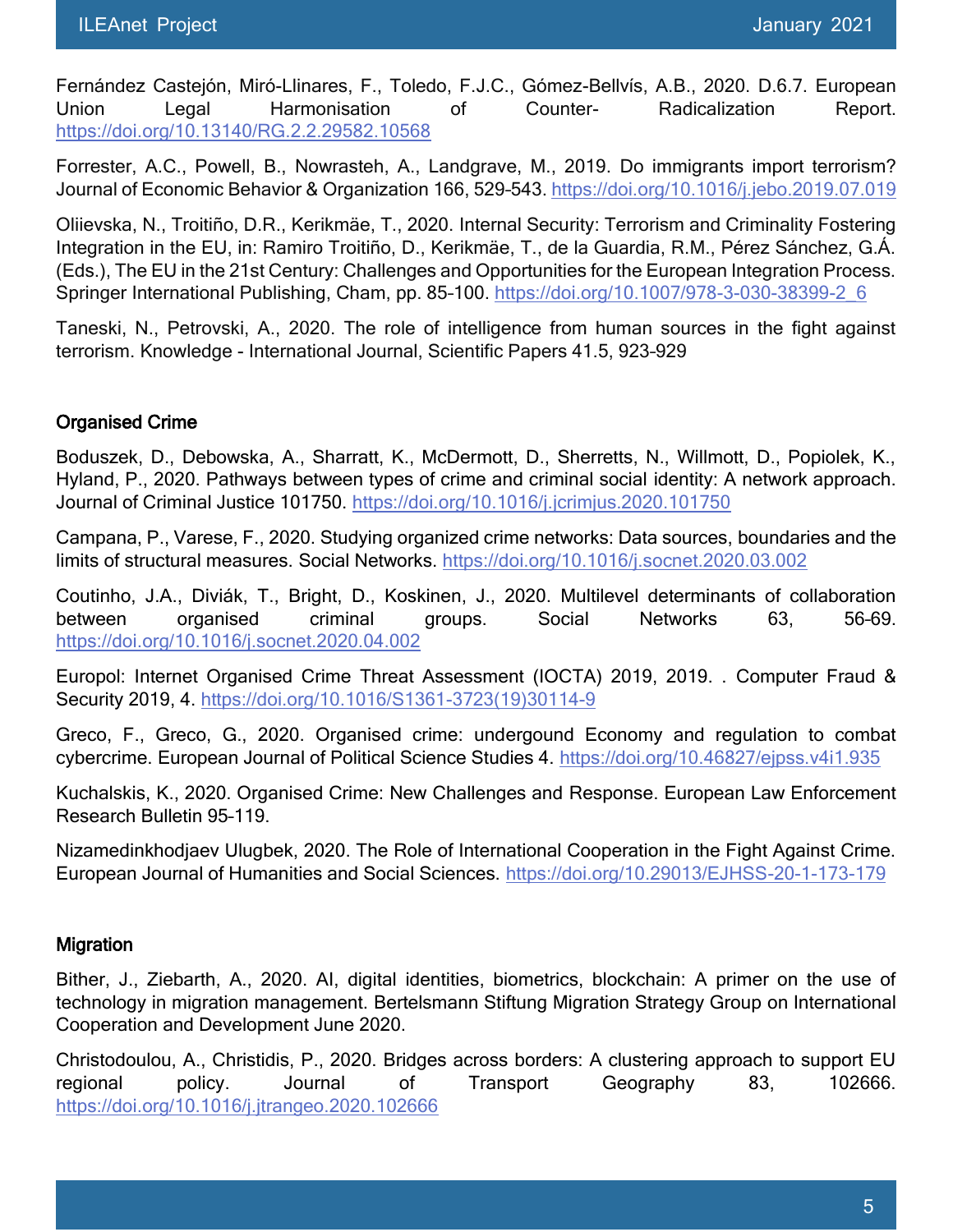Leaonard, S., Kaunert, C. The securitisation of migration in the European Union: Frontex and its evolving security practices. Journal of Ethnic and Migration Studies, 18 Dec 2020. <https://doi.org/10.1080/1369183X.2020.1851469>

Nedelcu, M., Soysüren, I., 2020. Precarious migrants, migration regimes and digital technologies: the empowerment-control nexus. Journal of Ethnic and Migration Studies 0, 1–17. <https://doi.org/10.1080/1369183X.2020.1796263>

Newsome, A., Riddervold, M., Trondal, J., 2021. The Migration Crisis: An Introduction, in: Riddervold, M., Trondal, J., Newsome, A. (Eds.), The Palgrave Handbook of EU Crises, Palgrave Studies in European Union Politics. Springer International Publishing, Cham, pp. 443–448. [https://doi.org/10.1007/978-3-030-51791-5\\_24](https://doi.org/10.1007/978-3-030-51791-5_24)

Obertová, Z., Cattaneo, C., 2018. Child trafficking and the European migration crisis: The role of forensic practitioners. Forensic Science International 282, 46–59. <https://doi.org/10.1016/j.forsciint.2017.10.036>

Oliveira Martins, B., Jumbert, M.G., 2020. EU Border technologies and the co-production of security 'problems' and 'solutions.' Journal of Ethnic and Migration Studies 1–18.

Schilde, K., Goodman, S.W., 2021. The EU's Response to the Migration Crisis: Institutional Turbulence and Policy Disjuncture, in: Riddervold, M., Trondal, J., Newsome, A. (Eds.), The Palgrave Handbook of EU Crises, Palgrave Studies in European Union Politics. Springer International Publishing, Cham, pp. 449–468. [https://doi.org/10.1007/978-3-030-51791-5\\_25](https://doi.org/10.1007/978-3-030-51791-5_25)

#### **RESEARCHER'S TOOLBOX:**

#### **I AM A SCIENTIST, WHY SHOULD I USE SOCIAL NETWORKS?**



How can the social networks help researchers? What advantages do these networks have for scientists who are looking for information in their fields of study or even for academic research grants to fund their research? The tool of this newsletter will be dedicated to scientific social media.

The use of social networks has become unavoidable for over a decade and has impacted the way we collect, process, publish and read information.

The trend has been observed also in the research world and the presence on scientific social networks is becoming strategic for researchers. Indeed, scientists are aware that social media platforms are powerful tools to connect with researchers who share the same interests, promote collaboration, and enhance their scientific production and thus their digital reputation.